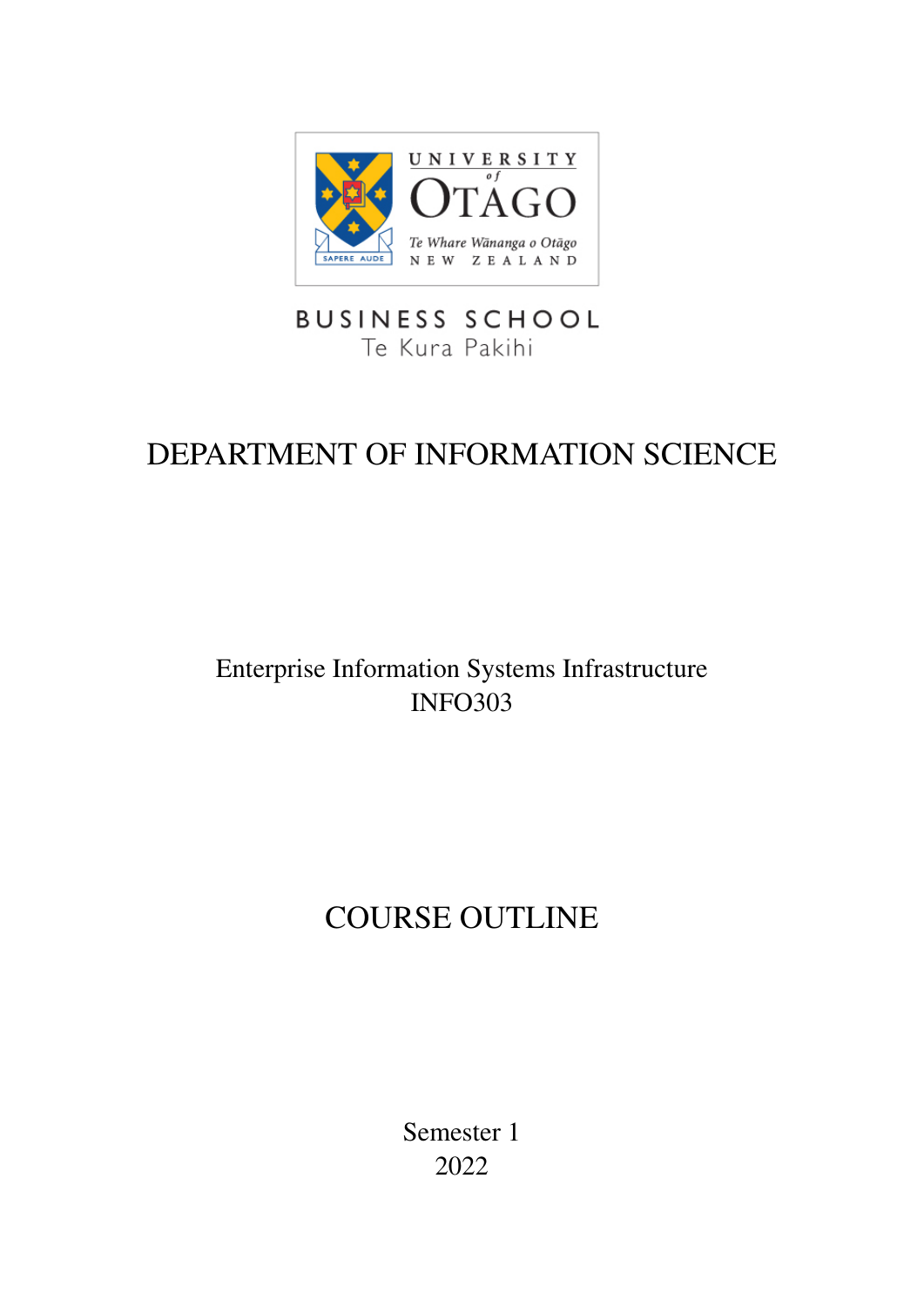## **Contents**

| $\mathbf{1}$   | <b>Paper Description and Aims</b>         | $\boldsymbol{2}$        |  |  |
|----------------|-------------------------------------------|-------------------------|--|--|
| $\overline{2}$ | <b>Learning Outcomes</b>                  |                         |  |  |
| 3              | <b>Teaching Staff</b>                     |                         |  |  |
| 4              | <b>Times and Rooms</b>                    |                         |  |  |
| 5              | <b>Expectations and Workload</b>          |                         |  |  |
| 6              | <b>Course Materials and Communication</b> |                         |  |  |
| 7              | <b>Laboratories</b>                       | $\overline{\mathbf{4}}$ |  |  |
| 8              | <b>Assessment</b>                         | 5                       |  |  |
|                | 8.1                                       | 5                       |  |  |
|                | 8.2                                       | 5                       |  |  |
|                | 8.3                                       | 5                       |  |  |
|                | 8.4                                       | 5                       |  |  |
|                | 8.5                                       | 6                       |  |  |
|                | 8.6                                       | 6                       |  |  |
|                | 8.7                                       | 7                       |  |  |
|                | 8.8                                       | 7                       |  |  |
|                | 8.9                                       | 8                       |  |  |
|                |                                           | 8                       |  |  |
| 9              | <b>Quality Assurance</b>                  | 9                       |  |  |
|                | <b>10 Course Schedule</b>                 | 9                       |  |  |
|                | 11 Disclaimer                             | 9                       |  |  |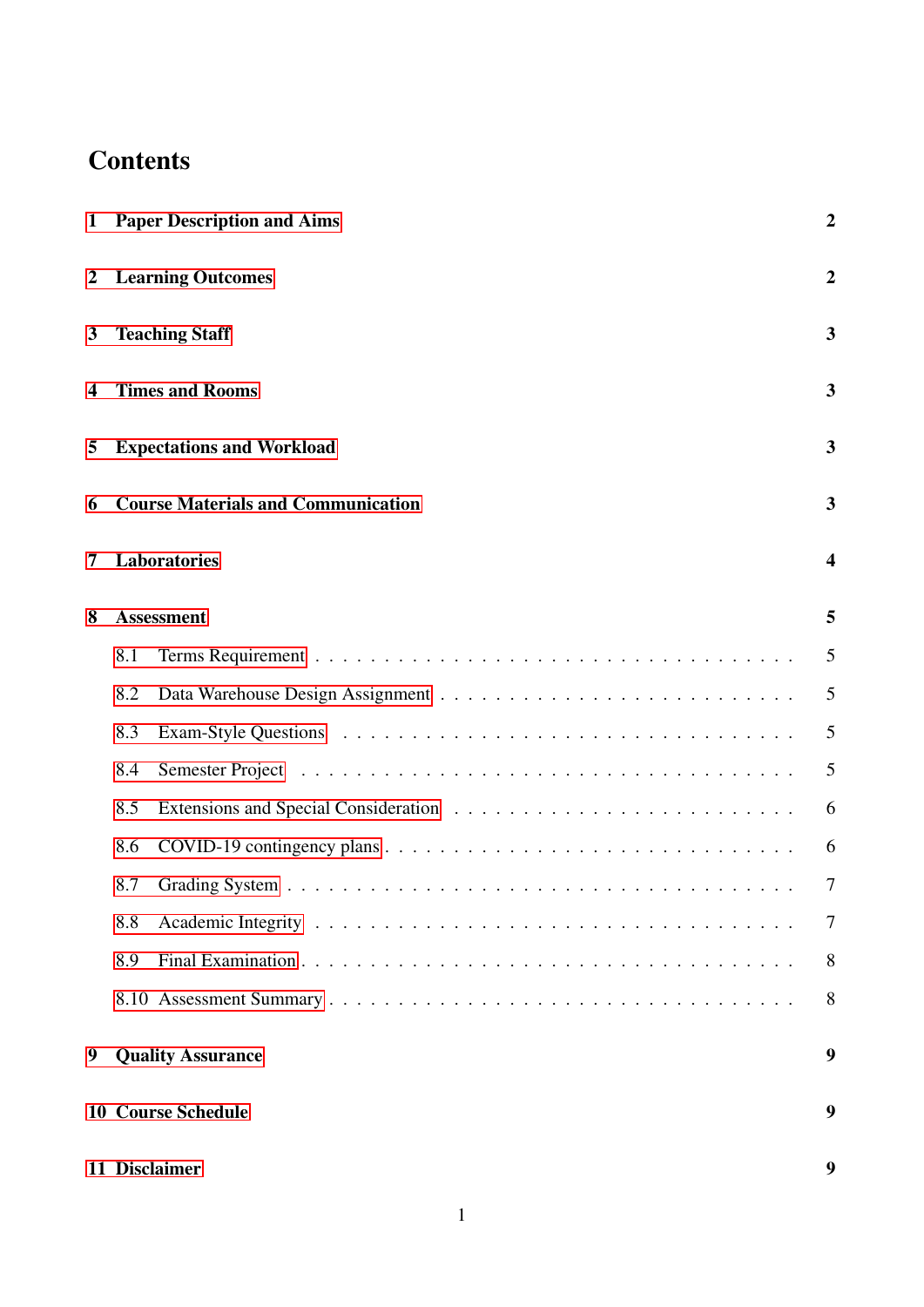## <span id="page-2-0"></span>1 Paper Description and Aims

Large, modern organisations have complex information and communication needs. These enterprises need the support of an appropriate software and information infrastructure in order to meet their business goals. INFO303 explores how enterprises integrate and use information from a diverse range of sources, with a particular focus on integration middleware, big data, and analytics. INFO303 equips graduates with the knowledge to manage and use appropriate tools in a dynamic and evolving information environment.

Topics include enterprise computing technologies (middleware,technology stacks and deployment technologies), data technologies for real-time queries and exploratory analytics, integration of computing and data services, and the role of an enterprise architect in planning and managing an organisation's information systems infrastructure

Students will gain practical experience in developing distributed applications using Java, web services, the ActiveMQ message broker and the Apache Camel service integration framework, and in the design of data warehouses.

Points: 18 Prerequisites: INFO202 or COSC241

## <span id="page-2-1"></span>2 Learning Outcomes

Students who successfully complete the paper should be able to:

- Understand the concept of middleware and the architecture, design, and creation of web services.
- Appreciate issues relating to cloud computing and virtualisation, and be familiar with associated technologies.
- Reflect on the suitability of infrastructure options for a given context (an organisational setting), including consideration of security implications.
- Apply a middleware infrastructure (in an organisational context).
- Understand technologies used to manage and process voluminous and semi-structured data sources (e.g. NoSQL, Hadoop, Apache Spark, Star Schemas).
- Understand data warehousing concepts.
- Use tools to implement business processes.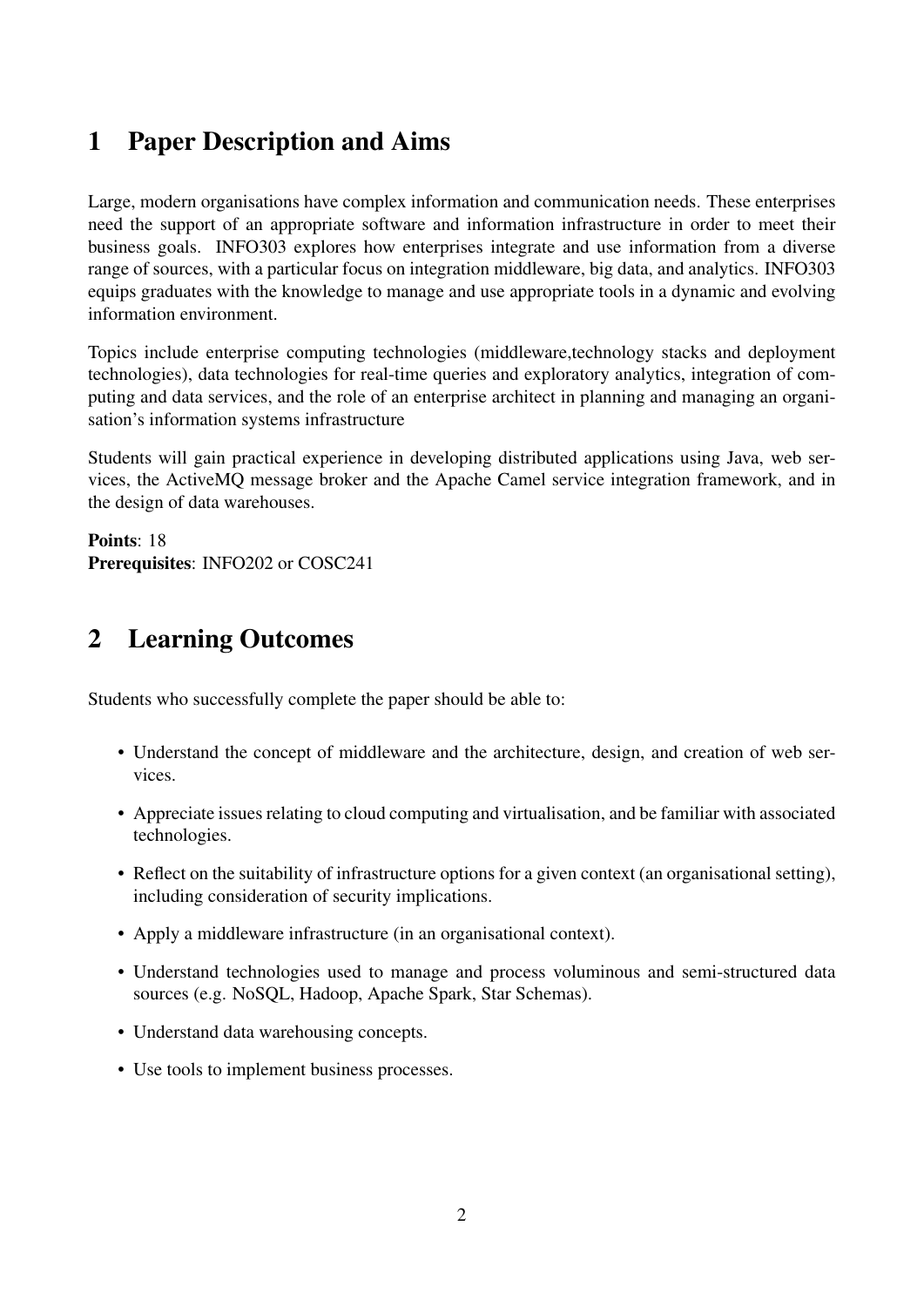### <span id="page-3-0"></span>3 Teaching Staff

Stephen Cranefield (Course Coordinator) Room: 4.27, Commerce Building Email: stephen.cranefield@otago.ac.nz

Nigel Stanger Room 3.40, Commerce Building Email: nigel.stanger@otago.ac.nz

Mark George Room: 3.32, Commerce Building Email: mark.george@otago.ac.nz

## <span id="page-3-1"></span>4 Times and Rooms

There are two lectures each week. While New Zealand is at the COVID-19 Red level, these will be delived live via Zoom at the times below, and recorded and made available afterwards via Otago Capture.

Wednesday 12:00 noon–12:50 pm Friday 11:00 am–11:50 am

We will move to physical delivery of the lectures (with recordings available afterwards) once COVID-19 settings and University policy allow.

There will be no lecture on Friday 15 April (Good Friday) as this is a public holiday.

Students are also streamed for one two-hour laboratory session each week. For more information regarding labs see Section [7](#page-4-0) (Laboratories).

## <span id="page-3-2"></span>5 Expectations and Workload

As this is an 18 point paper, it is expected that on average students will work for eight hours per week on the paper in addition to the scheduled contact hours. This additional time should be spent reviewing lecture material, reading the recommending readings, practising the concepts learned in lectures and labs, and working on assignments.

## <span id="page-3-3"></span>6 Course Materials and Communication

There is *no* textbook for INFO303.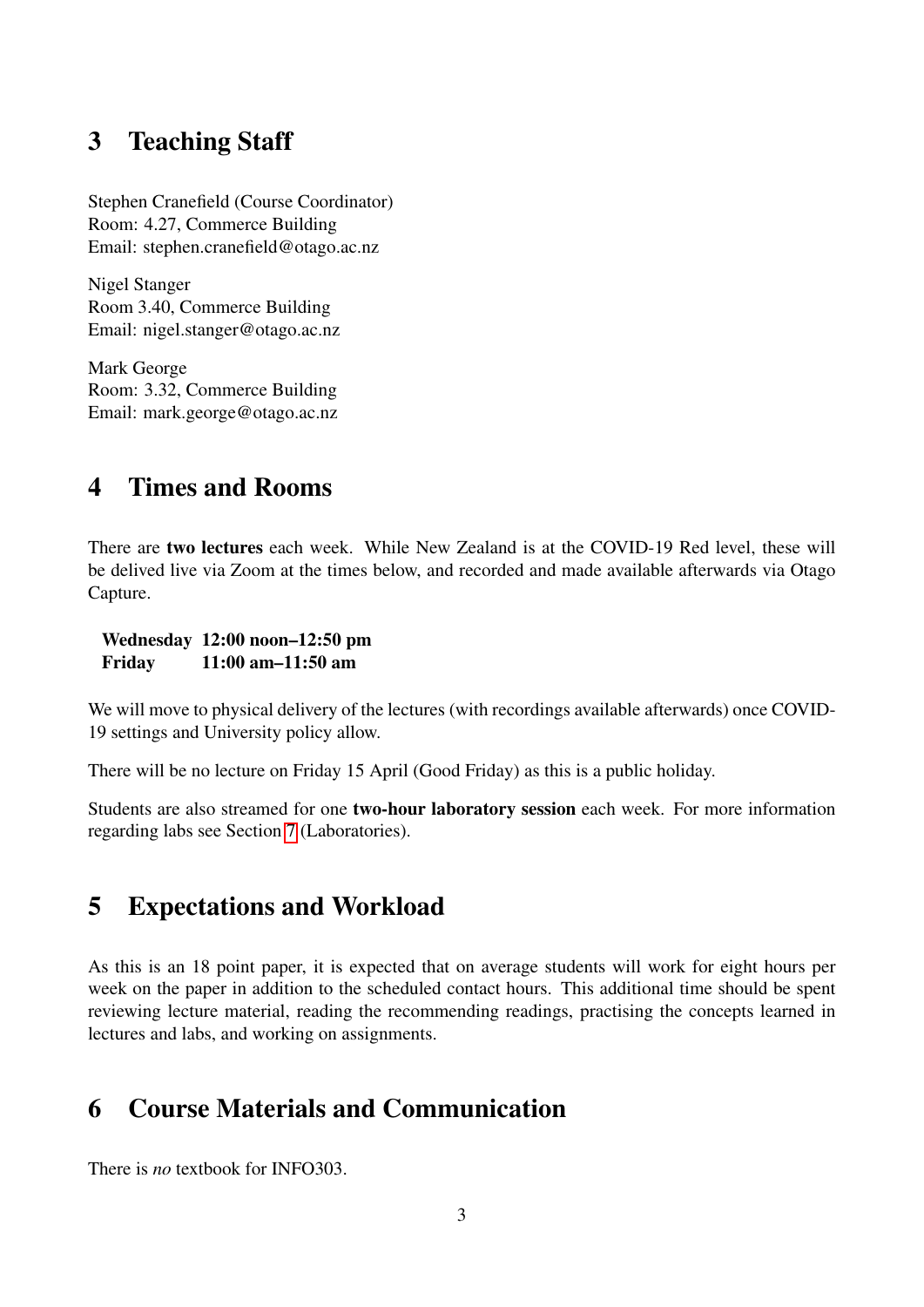Course materials (lecture notes, assignment details, and any other resources that we think you will find useful) will be made available via Blackboard.

Lectures will be recorded and made available for viewing via Otago Capture (see the link in Blackboard).

Course-related announcements will be made regularly at lectures and on Blackboard. You should regularly check Blackboard and your student email account for notices. We reserve the right to change assignment deadlines, tutorial dates, and test dates if necessary (but will give a reasonable amount of warning).

Individual students' assignment and test results and feedback (where applicable) will be made available (privately) via Blackboard. Please check your results regularly and notify Mark George of any discrepancies.

## <span id="page-4-0"></span>7 Laboratories

Each student will be streamed for a two-hour laboratory session to be held each week. You can see your streaming information on eVision. While social distancing is required on campus, we will hold labs online via Zoom. If we are able to return to holding physical lab sessions, these will be held in lab OBS 3.26/3.27 (two rooms newly merged in the Commerce Building).

As Monday 25 April is a public holiday (ANZAC Day), the two labs on that day are rescheduled to 9am Tuesday and 9am Wednesday (for that week only). If you are in lab stream A1 or A2, your timetable will show this change for that week only (week 17).

There is a "terms requirement" regarding lab attendance—see Section [8.1.](#page-5-1)

In order to preserve a reasonable tutor-to-student ratio, students should only come to their streamed lab. Students who are not in the correct stream may be asked to leave.

#### Material covered in labs may go beyond that covered in lectures and is examinable.

If you want to use Linux outside lab sessions, note that computers in the North CAL lab (opposite the Science Library) are now set up identically to OBS 3.26/3.27, with both Windows and Linux available.

In periods of peak demand the use of lab machines may be restricted to course-related work only (e-mail and Internet browsing is not considered to be course-related work).

You can also run the student desktop on your own computer, tablet or smartphone by visiting <http://www.otago.ac.nz/studentdesktop> after installing the Citrix Receiver software. For more information, see [https://blogs.otago.ac.nz/studentit/student-desktop/](https://blogs.otago.ac.nz/studentit/student-desktop/student-desktop-own-device) [student-desktop-own-device](https://blogs.otago.ac.nz/studentit/student-desktop/student-desktop-own-device).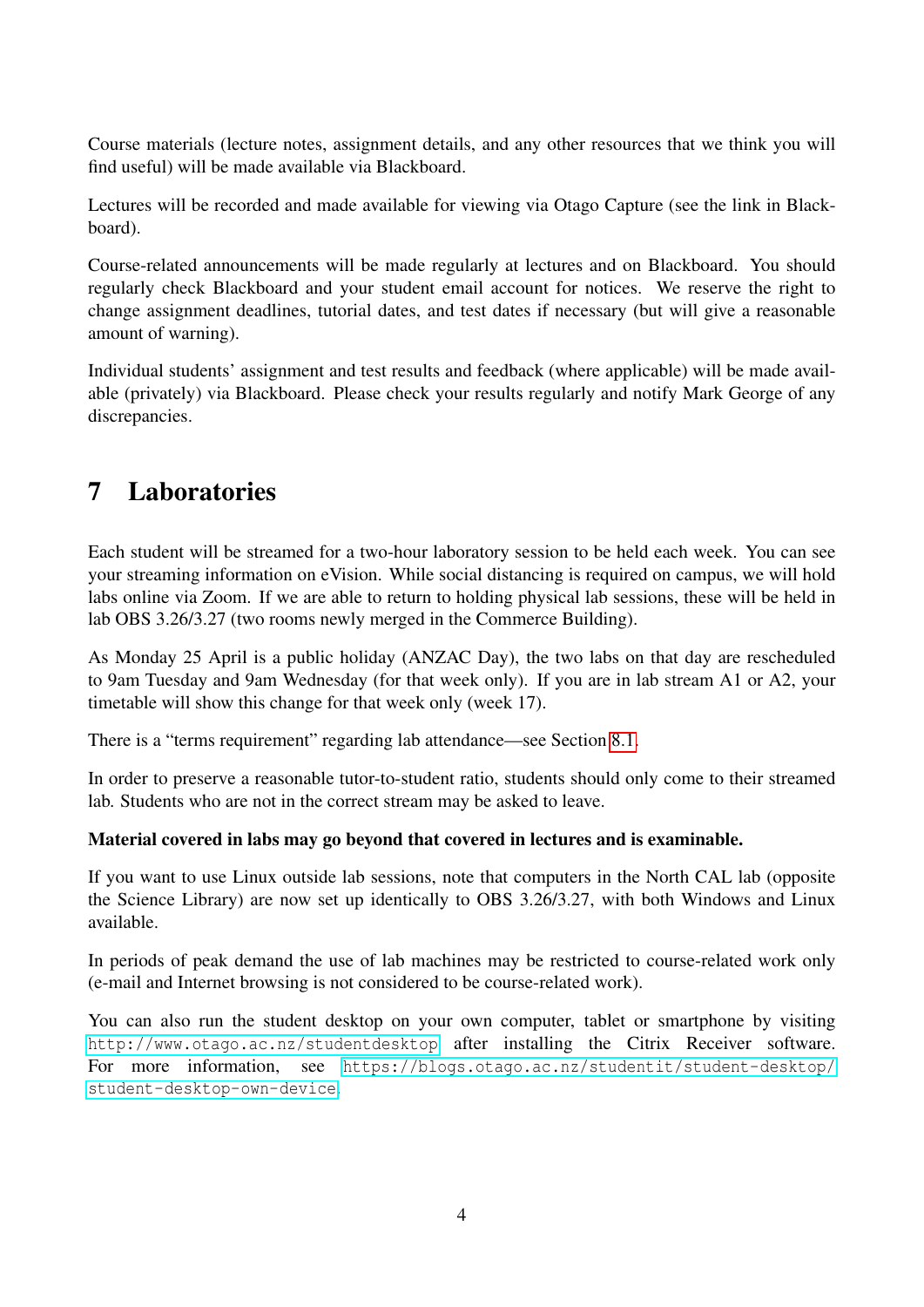### <span id="page-5-0"></span>8 Assessment

#### <span id="page-5-1"></span>8.1 Terms Requirement

In order to "gain terms", i.e. to be allowed to sit the final exam, students must participate in at least 7 of the 11 labs that take place in weeks 2 to 12 of the paper. For administrative reasons, the labs in weeks 1 and 13 are excluded from this calculation. Please ensure that your lab participation is recorded during the lab sessions.

#### <span id="page-5-2"></span>8.2 Data Warehouse Design Assignment

There will be an assignment on designing an appropriate structure for a data warehouse using dimensional modelling, and partially implementing this in SQL.

This assignment is worth 10%. See see the course schedule for the due dates.

#### <span id="page-5-3"></span>8.3 Exam-Style Questions

During five selected weeks of the semester, a short exam-style question (ESQ) will be released, with student answers (worth 2% each) due at the end of the following week. The weeks in which ESQ answers are due are shown on the course schedule.

Answers will only be marked if they are written in complete coherent sentences in the student's own words (i.e. not copied or lightly paraphrased from lecture notes or other sources). Also, see Section [8.8](#page-7-1) (Academic Integrity).

#### <span id="page-5-4"></span>8.4 Semester Project

There will be a semester-long project that involves designing and implementing an integration of REST web services using the Java programming language, the Java Messaging Service (JMS), and the Apache Camel service integration framework. This is an individual project—each student is expected to create their own solution to the project requirements, and is worth 30% of your final mark. Submission will be in two parts—see the course schedule for due dates.

You will be given instructions on how to build and integrate the various components of the assignment project during lab sessions. You are advised to do your project work in labs as well as outside those times in order to complete each project component. You may consult other students as well as staff during the implementation of your assignment project but may not copy other students' code. You should always include a comment identifying the source of any code you hand in that you did not write, e.g. if found in a book, on the Internet, or if a tutor or another student helped you.

We have a minimum expectation for the quality of submitted assignments. Projects that do not com-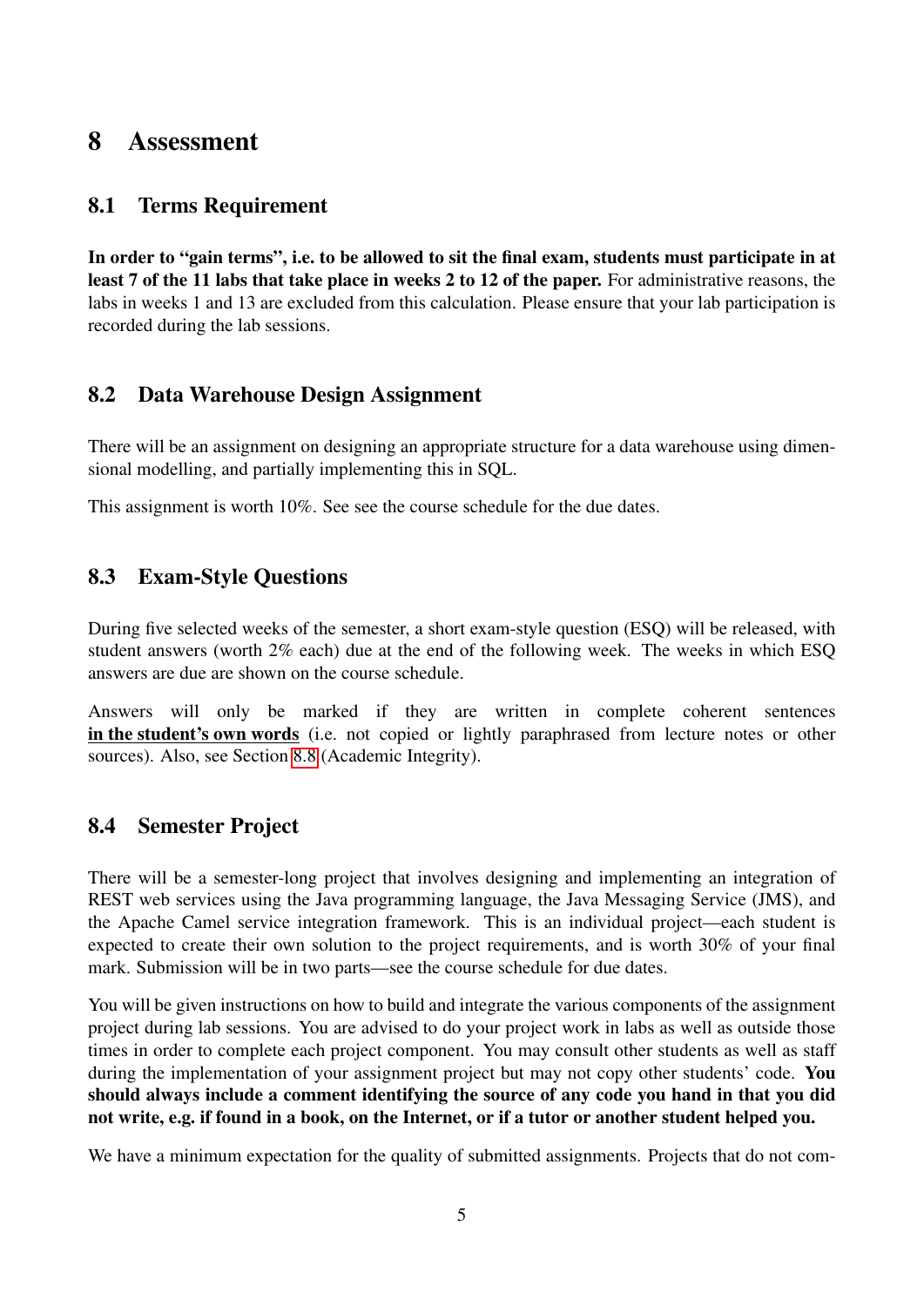pile will not be marked. We will require a minimum amount of functionality for submitted projects projects that don't have the minimum functionality will not be marked. The minimum functionality requirements will be specified on the project handouts.

It is also expected that throughout the project you will use the Information Science department's GitBucket code repository to save the current state of your project at regular intervals (every time you make a successful change to your code). This will help you develop the habit of following this good software engineering practice, and will also give us confidence that your work is your own: the incremental progress of your software development for each submission must be visible in your GitBucket history. We will not accept a project submission that does not have a record of incremental updates, and if you have any problems with the repository at any time, you should inform us immediately—we will operate a "no surprises" policy, meaning that we need to know about problems when they occur, not at the time of submission.

Your project will be submitted by "tagging" a version of your code in the master branch of your repository—we will not mark code in any other branches you may have created.

#### <span id="page-6-0"></span>8.5 Extensions and Special Consideration

In cases of sickness or other special circumstances, we may offer individual students extensions to assignment deadlines or alternative forms of assessment to replace tests that have been missed. To be eligible for this, an affected student should inform Mark George as soon as possible and before the deadline has passed.

Extensions to assignments will be given at a penalty of 1.5 marks per day, unless there are exceptional circumstances. Note: Asking for an extension because you were sick for the last few days before the deadline is not considered to be an exceptional circumstance. You will have several weeks to work on each assignment deliverable. We recommend that you plan ahead and don't leave your assignment work until the last minute.

If there is any way in which we can help students with disabilities please let us know. We are happy to offer whatever assistance we can, but need to know in advance of any potential problems that might arise.

#### <span id="page-6-1"></span>8.6 COVID-19 contingency plans

The semester will begin with both lectures and labs held via Zoom, at scheduled times. Lectures will be recorded and made available via Otago Capture. We recommend you install all relevant software on your personal computer as soon as possible before a lab session so that any problems can be identified early.

While labs are online, you are expected to work on lab exercises in your own time, and we will provide scheduled help sessions via Zoom. Your lab "attendance" for the purpose of gaining "terms" (see Section [8.1\)](#page-5-1) will be recorded by pushing your lab work to GitBucket.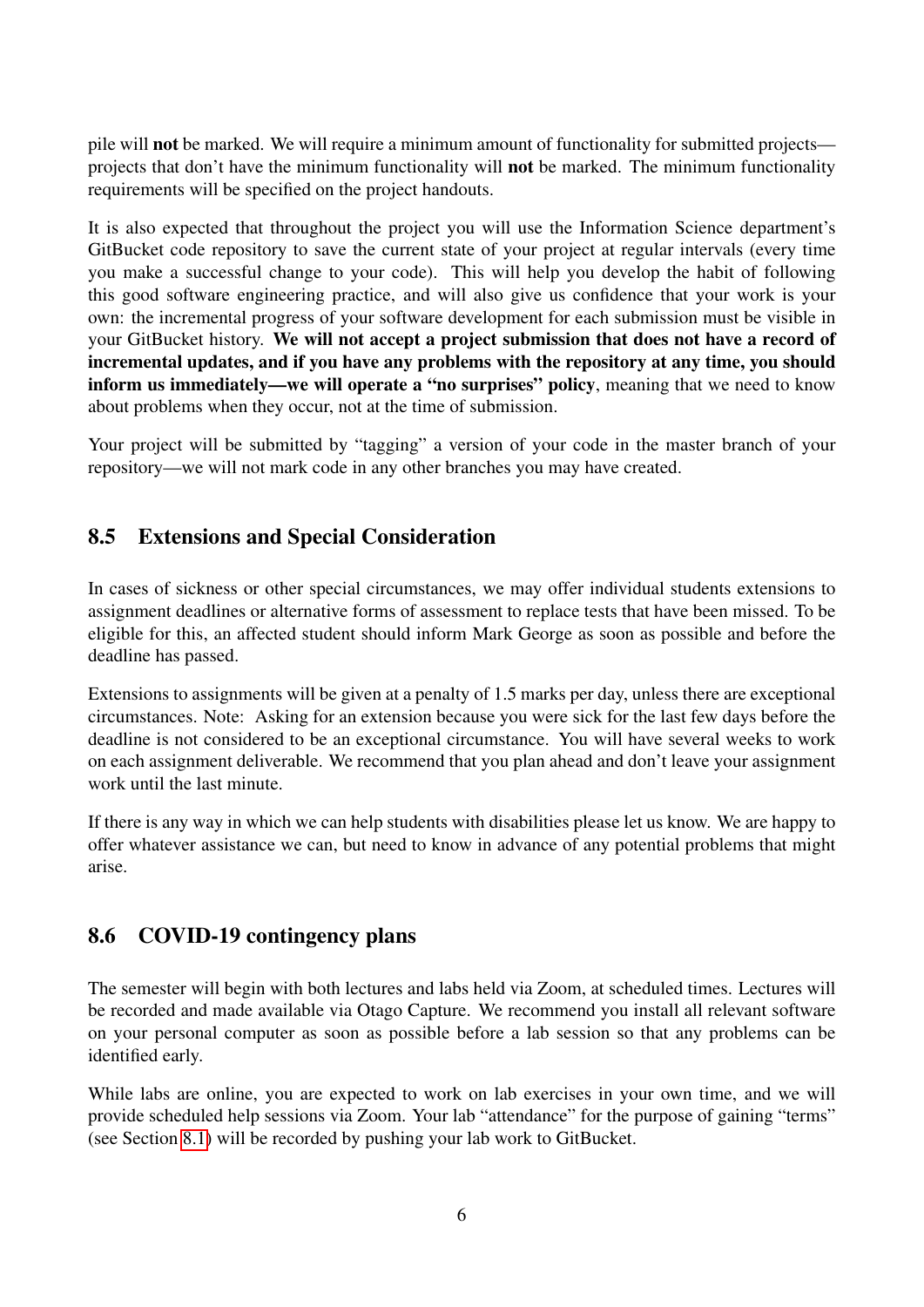If you have problems with your lab or project work, push it to GitBucket and email us. This is typically how it works under normal circumstances anyway.

Zoom sessions to discuss other issues can be organised as needed.

If lectures do return to face-to-face delivery, from time to time there may be changes to the lecture rooms as the Timetables Office juggles different room allocations to meet physical distancing requirements. If necessary, we will switch back to online presentation by providing pre-recorded or live Zoom lectures.

We will provide further details and instructions as Blackboard announcements should any changes in paper delivery be needed.

If necessary due to social distancing restrictions, the final exam will be delivered via Blackboard at a scheduled time.

#### <span id="page-7-0"></span>8.7 Grading System

The grading scheme used at Otago is:

|              | $A+90-100$ | C+ | $60 - 64$ |
|--------------|------------|----|-----------|
| $\mathbf{A}$ | $85 - 89$  | C  | $55 - 59$ |
| $A -$        | 80–84      | С- | $50 - 54$ |
| $B+$         | $75 - 79$  | D  | $40 - 49$ |
| B            | 70–74      | E  | $<$ 40    |
| <b>B-</b>    | $65 - 69$  |    |           |

A final grade of D or E means that you have failed the paper. You will also fail the paper without the chance to sit the final exam if you fail terms (see Section [8.1\)](#page-5-1).

#### <span id="page-7-1"></span>8.8 Academic Integrity

Academic integrity means being honest in your studying and assessments. It is the basis for ethical decision-making and behaviour in an academic context. Academic integrity is informed by the values of honesty, trust, responsibility, fairness, respect and courage. Students are expected to be aware of, and act in accordance with, the University's Academic Integrity Policy.

Academic Misconduct, such as plagiarism or cheating, is a breach of Academic Integrity and is taken very seriously by the University. Types of misconduct include plagiarism, copying, unauthorised collaboration, taking unauthorised material into a test or exam, impersonation, and assisting someone else's misconduct. A more extensive list of the types of academic misconduct and associated processes and penalties is available in the University's Student Academic Misconduct Procedures.

It is your responsibility to be aware of and use acceptable academic practices when completing your assessments. To access the information in the Academic Integrity Policy and learn more, please visit the University's Academic Integrity website (see the third URL below) or ask at the Student Learning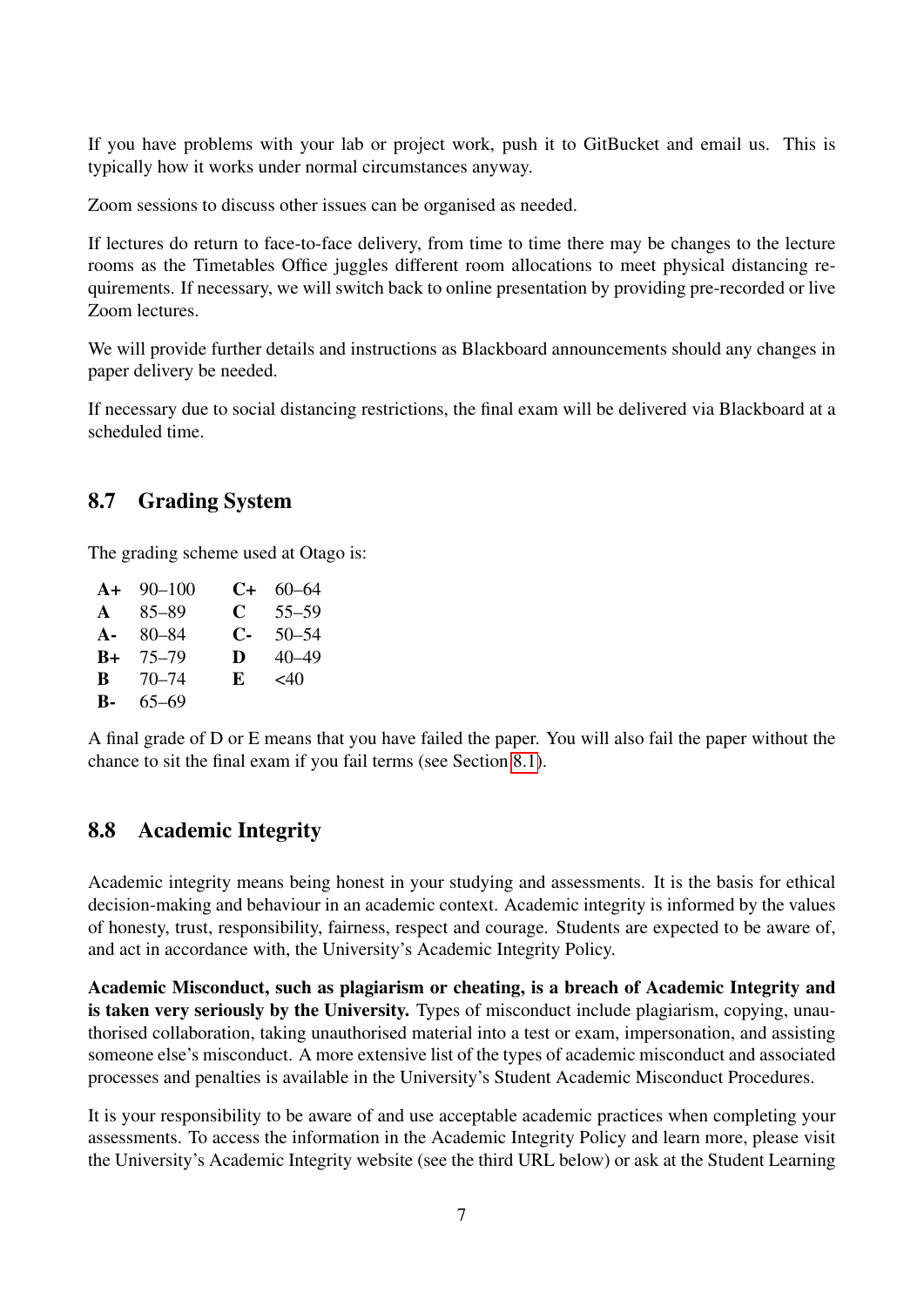Centre or Library. If you have any questions, ask the teaching staff.

Further information about the Academic Integrity Policy, the Student Academic Misconduct Procedures and the Academic Integrity can be found through the links below. The Academic Integrity website in particular has a number of useful links and suggestions as to where students can get help with referencing issues.

- <http://www.otago.ac.nz/administration/policies/otago116838.html>
- <http://www.otago.ac.nz/administration/policies/otago116850.html>
- <http://www.otago.ac.nz/study/academicintegrity>

For INFO303, we expect that all work submitted by students is their own, except where acknowledged explicitly in the submitted code or written work. Code taken from lecture notes does not need to be acknowledged, but code from (or based on) any publicly available source may be used if the extent and source of this code is acknowledged in a comment, and it does not form a significant portion of the submission. If in doubt, ask the teaching staff. In written work, it is not acceptable to reproduce or lightly paraphrase text from lecture notes, or other sources, except for occasional short passages in quotation marks with a formal citation to the original source. However, quotations should be used to illustrate the views of others, not to avoid the effort of expressing ideas in your own words. When assessing written assessment we are looking for evidence of students' knowledge and ability to express it. This is not evident in submissions that consist largely of a collection of quoted and paraphrased text written by others, and work of this nature is likely to earn low marks.

Note that the University reserves the right to use plagiarism detection tools, and in INFO303 we will use appropriate tools to check submitted written work and code for evidence of plagiarism.

#### <span id="page-8-0"></span>8.9 Final Examination

The final examination will be three hours long and will be conducted by the Registry on campus during the final examination period, or (if social distancing restrictions require) delivered via Blackboard. A decision on whether all semester 1 exams will be online will be made near the end of March.

The exam will cover material from the entire semester. The date, time, and location of this examination will be announced during the semester.

#### <span id="page-8-1"></span>8.10 Assessment Summary

The final mark for each student will be determined as follows:

| Exam-style questions             | $10\%$ |
|----------------------------------|--------|
| Data warehouse design assignment | $10\%$ |
| Project phase 1                  | 15%    |
| Project phase 2                  | 15%    |
| Final examination                | 50%    |